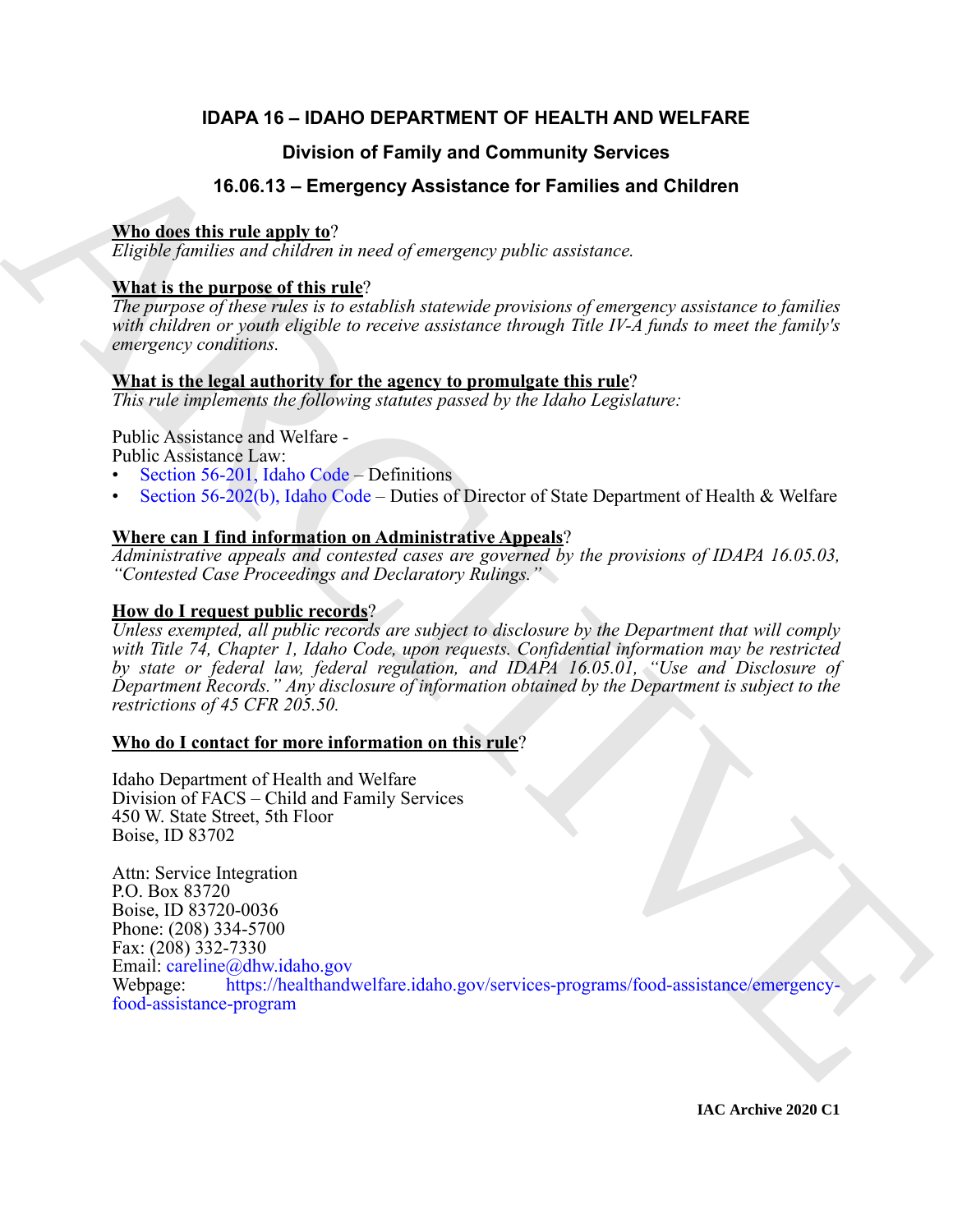# **Table of Contents**

## 16.06.13 - Emergency Assistance for Families and Children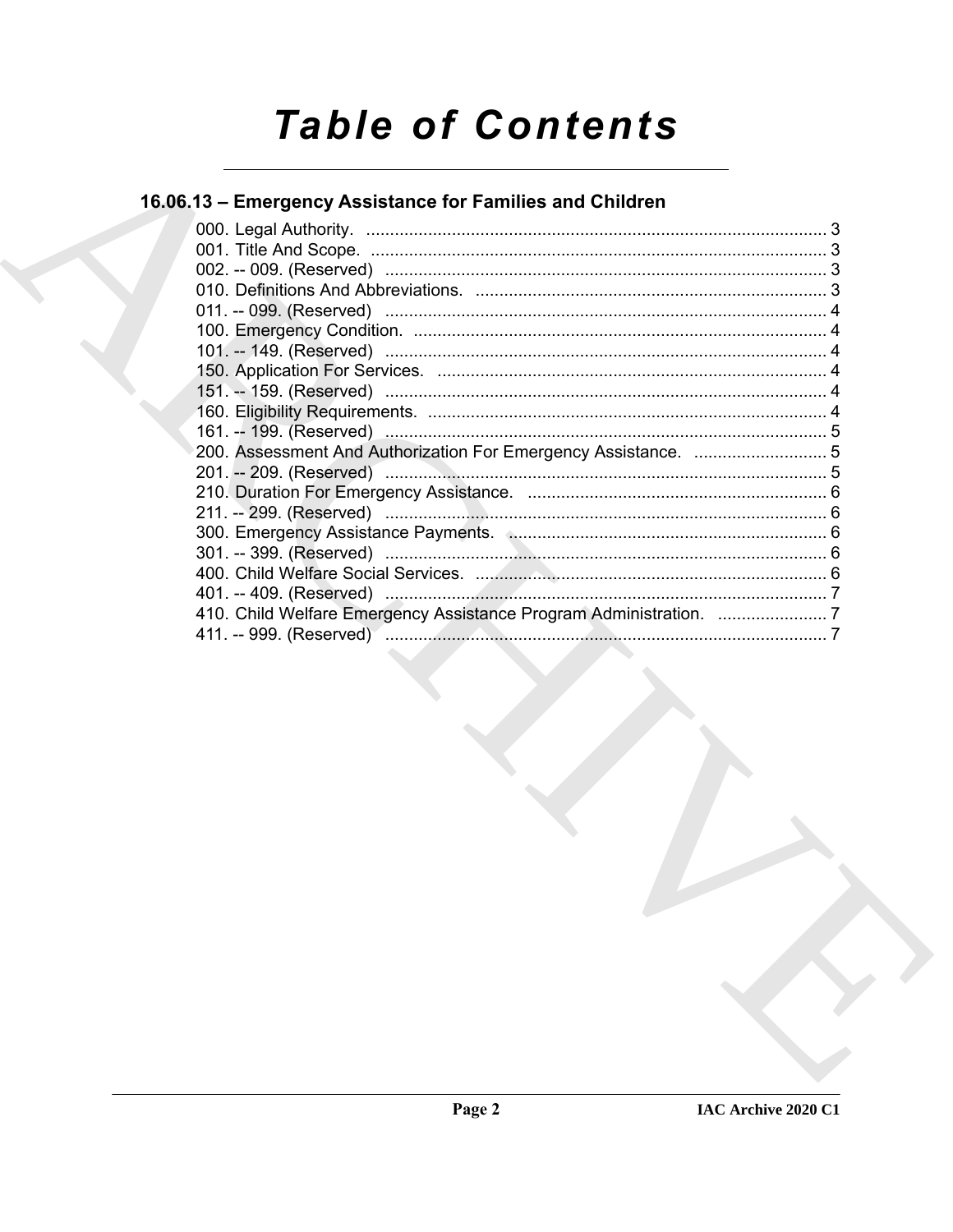#### **16.06.13 – EMERGENCY ASSISTANCE FOR FAMILIES AND CHILDREN**

#### <span id="page-2-18"></span><span id="page-2-1"></span><span id="page-2-0"></span>**000. LEGAL AUTHORITY.**

The Idaho Department of Health and Welfare is authorized by the Idaho Legislature to adopt and enforce rules for the administration of the public assistance programs according to Sections 56-201, 56-202(b), Idaho Code, and Title IV-<br>A of the Social Security Act. (3-20-04) A of the Social Security Act.

#### <span id="page-2-2"></span>**001. TITLE AND SCOPE.**

<span id="page-2-19"></span>**01. Title**. These rules are titled IDAPA 16.06.13, "Emergency Assistance for Families and Children." (3-20-20)

The Keybo Particular of Herman is the Keybo Particular and the Business of the Real Particular and the Real Particular and the Real Particular and the Real Particular and the Real Particular and the Real Particular and th **02. Scope**. The purpose of these rules is to establish statewide provisions of emergency assistance to families with children or youth eligible to receive assistance through Title IV-A funds in order to meet the family's emergency conditions. (3-20-04)

#### <span id="page-2-3"></span>**002. -- 009. (RESERVED)**

#### <span id="page-2-5"></span><span id="page-2-4"></span>**010. DEFINITIONS AND ABBREVIATIONS.**

<span id="page-2-6"></span>**01.** Adult Relatives. Any non-parent individual over the age of eighteen (18) years, who is related to ble child in any of the following ways: (5-8-09) the eligible child in any of the following ways:

**a.** Brother, sister, aunt, uncle, nephew, niece, first cousin or first cousin once removed, or one (1) of these relationships prefixed by "grand" or "great," or: (5-8-09)

**b.** One (1) of the following relationships by half-blood: a step-parent, step-sibling, or the spouse of a relative by marriage, even if the marriage has ended. (5-8-09)

**02. Authorization Assessment**. A standardized assessment conducted by the Department within the first thirty (30) days following the date of application for emergency assistance. (3-20-04)

<span id="page-2-9"></span><span id="page-2-8"></span><span id="page-2-7"></span>**03.** Child. An individual less than eighteen (18) years of age. (5-8-09)

**04. Child Protection Services**. Authorities to whom an individual reports the potential, alleged or actual abuse, abandonment, or neglect of a child, in accordance with the provisions of Title 16, Chapter 16, Idaho Code, known as the "Child Protective Act." (3-20-04)

<span id="page-2-10"></span>**05. Department**. The Idaho Department of Health and Welfare, or its designee. (3-20-04)

<span id="page-2-12"></span><span id="page-2-11"></span>**06. Designated Staff**. Department staff who provide direct services to families and children. (3-20-04)

<span id="page-2-14"></span><span id="page-2-13"></span>**07. Destitution**. A state of being in extreme need from lacking possessions or resources. (5-8-09)

**08. Emergency Assistance**. Funding through Title IV-A for social services, emergency payments, and placement payments authorized by the Department and designed to meet short-term, non-recurrent emergency needs of families with children. (3-20-04)

**09. Federal Poverty Guideline**. Poverty guidelines issued each year in the Federal Register by the Department of Health and Human Services used to determine financial eligibility for certain state and federal programs. These guidelines may be accessed at the Internet website at http://aspe.hhs.gov/poverty. (3-20-04)

<span id="page-2-15"></span>**10. Needy Family**. Two hundred percent (200%) of poverty as defined in the Federal Poverty Guidelines, or insufficient resources immediately available to meet the child's basic needs and which threatens the child's safety, stability, or well-being. (3-20-04)

<span id="page-2-16"></span>**11. Respite Care**. Time-limited care provided to children. Respite care is utilized in circumstances that require short-term, temporary placement of a child from the home of their usual caregiver to that of another licensed or agency-approved family. In general, the duration of a respite placement is from one (1) to fourteen (14) days.

 $(3-20-04)$ 

<span id="page-2-17"></span>**12. Service Period**. The thirty (30) day authorization assessment period and up to ninety (90) days following the assessment period. (5-8-09) (5-8-09)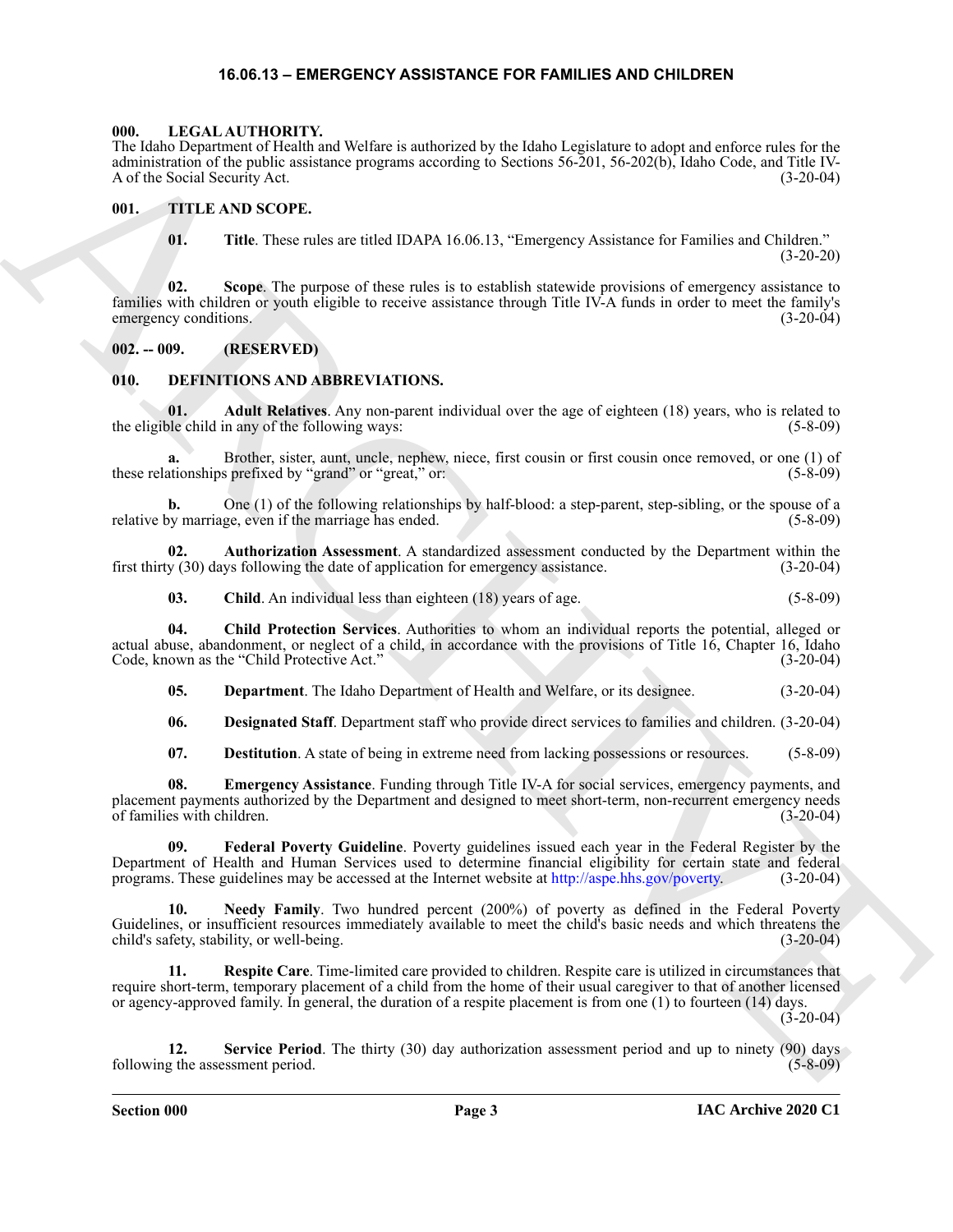<span id="page-3-13"></span><span id="page-3-9"></span>**13.** Youth. An individual between eighteen (18) and twenty-one (21) years of age. (5-8-09)

#### <span id="page-3-0"></span>**011. -- 099. (RESERVED)**

#### <span id="page-3-1"></span>**100. EMERGENCY CONDITION.**

**Reporting or Referral of an Emergency Condition.** A family is assessed for an emergency condition when the Department receives a report, referral, or service request indicating an emergency condition exists as described in Subsection 100.02 of this rule. (3-20-04)

<span id="page-3-15"></span><span id="page-3-14"></span>**02.** Emergency Condition. A family has an emergency condition when any of the following exists: (3-20-04)

**a.** A child is in immediate danger of a life-threatening or emergency situation. See IDAPA 16.06.01, "Child and Family Services," Subsection 554.01.

**b.** A child is suspected of being abused, including physical or sexual, or serious physical or medical neglect has been reported. See IDAPA 16.06.01, "Child and Family Services," Subsection 554.01. (3-20-04)

A child or youth has unmet short-term basic needs affecting the child's health, safety, or well-being d at risk of destitution as defined in Section 010 of these rules. (5-8-09) that place the child at risk of destitution as defined in Section 010 of these rules.

#### <span id="page-3-2"></span>**101. -- 149. (RESERVED)**

#### <span id="page-3-6"></span><span id="page-3-3"></span>**150. APPLICATION FOR SERVICES.**

**01. To Apply for Emergency Assistance**. An application must be completed and signed by one (1) of the following individuals on behalf of the eligible child in order for emergency assistance to be given: (3-20-04)

<span id="page-3-8"></span>**a.** A parent or parents. (3-20-04)

**b.** An adult relative may sign on behalf of the child, when the child is residing with them and they are responsible for the child's care. (3-20-04)

**Engaging Constitution of Newtown School Constitution**<br>
13. Vand A. A. Mark Hamiltonian School School Constitution (18) and by our school (19) and weak of the state of the state of the state of the state of the state of t **c.** Designated staff may sign the application on behalf of a child in the legal custody of the Department. The Department will notify the family of the emergency assistance funding being used because the expenditure will affect the family's eligibility for emergency assistance benefits for a twelve-(12) month period from the date the application is signed. (3-20-04)

**d.** A youth, who has lived with a parent or relative within six (6) months prior to the month of the application, may sign the application on their own behalf. (3-20-04)

<span id="page-3-7"></span>**02. Individual Not Related to the Child**. Except as stated in Subsection 150.01.c. of this rule, an individual not related to the child may not apply for emergency assistance on behalf of the child. (3-20-04)

#### <span id="page-3-4"></span>**151. -- 159. (RESERVED)**

#### <span id="page-3-10"></span><span id="page-3-5"></span>**160. ELIGIBILITY REQUIREMENTS.**

The following requirements in Subsections 160.01 through 160.05 of this rule must be met before a family is eligible for emergency assistance. (3-20-04)

<span id="page-3-12"></span><span id="page-3-11"></span>**01. Child or Youth**. There must be a child or youth in the household for the family to be eligible.

(3-20-04)

**02. Citizenship**. To be eligible for emergency assistance, an individual must meet the citizenship requirements in IDAPA 16.03.08, "Temporary Assistance for Families in Idaho (TAFI)," Section 131. (3-20-04)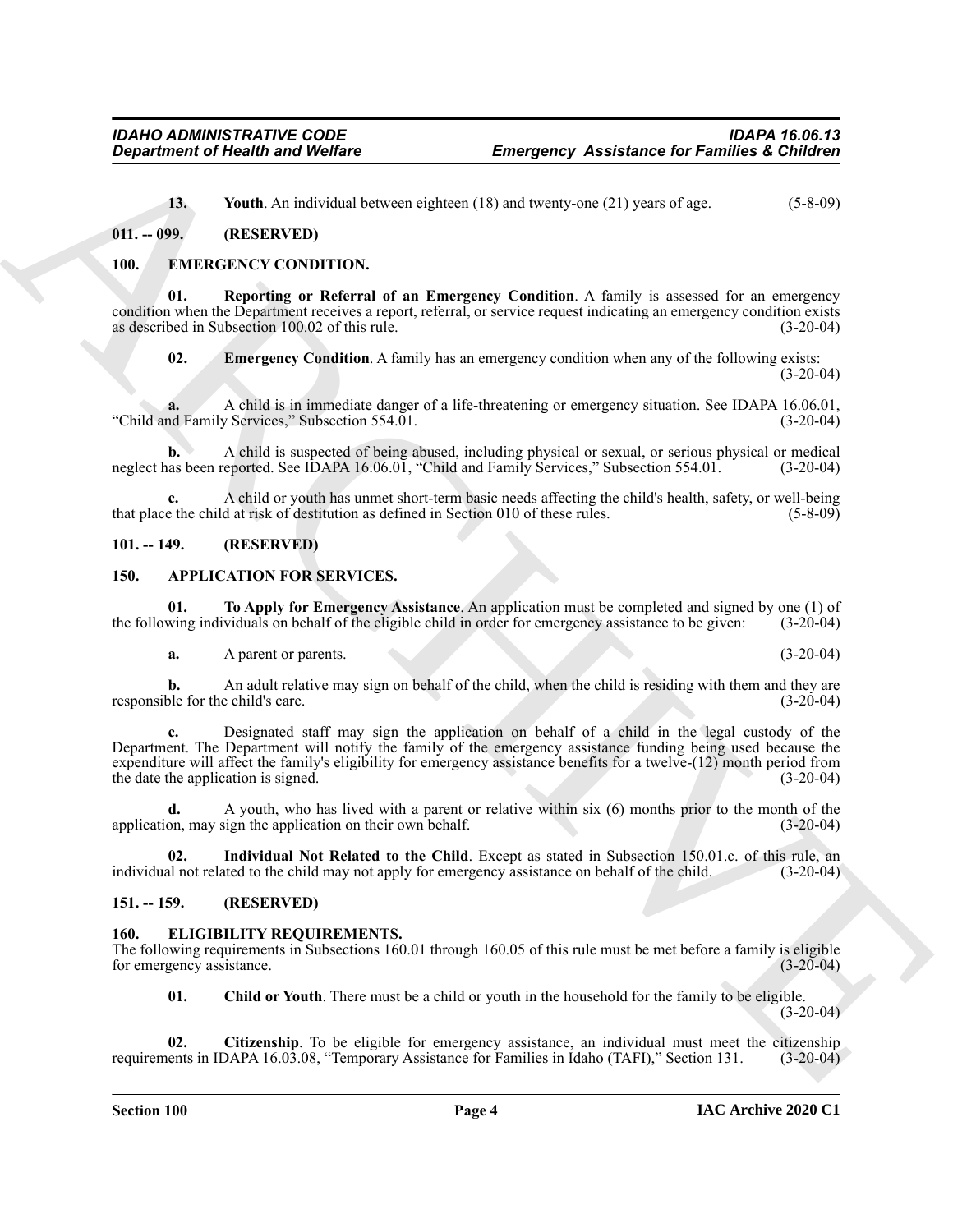#### <span id="page-4-13"></span><span id="page-4-12"></span><span id="page-4-10"></span><span id="page-4-9"></span><span id="page-4-7"></span><span id="page-4-6"></span><span id="page-4-5"></span><span id="page-4-4"></span><span id="page-4-3"></span><span id="page-4-1"></span><span id="page-4-0"></span>**200. ASSESSMENT AND AUTHORIZATION FOR EMERGENCY ASSISTANCE.**

<span id="page-4-11"></span>

|                               | <b>Department of Health and Welfare</b>                       | <b>Emergency Assistance for Families &amp; Children</b>                                                                                                                                                                                                                                                                                                                                                                                                      |             |
|-------------------------------|---------------------------------------------------------------|--------------------------------------------------------------------------------------------------------------------------------------------------------------------------------------------------------------------------------------------------------------------------------------------------------------------------------------------------------------------------------------------------------------------------------------------------------------|-------------|
| 03.                           |                                                               | Income Guidelines. The family is determined as needy when the household income is below two<br>hundred percent (200%) of the current Federal Poverty Guideline, or is unable to meet the emergency condition<br>because of circumstances beyond their control. When both parents are absent, refuse to cooperate in supporting the<br>child or youth, and are unwilling to apply on their behalf, the child or youth's income alone is considered. (3-20-20) |             |
| 04.                           |                                                               | <b>Residence</b> . The child or youth must have lived with one (1) or both parents or an adult relative,<br>within six (6) months prior to the month of application for emergency assistance. A child or youth may move from<br>one (1) household to another and be eligible to receive emergency assistance in either household.                                                                                                                            | $(3-20-04)$ |
| 05.                           |                                                               | Work Program Compliance. An individual who is required to participate in a work program must<br>not have refused, without good cause, to accept employment or training for employment.                                                                                                                                                                                                                                                                       | $(3-20-04)$ |
| $161. - 199.$                 | (RESERVED)                                                    |                                                                                                                                                                                                                                                                                                                                                                                                                                                              |             |
| 200.                          |                                                               | ASSESSMENT AND AUTHORIZATION FOR EMERGENCY ASSISTANCE.                                                                                                                                                                                                                                                                                                                                                                                                       |             |
| 01.                           | make referrals for authorization.                             | Authority to Assess Needs for Emergency Assistance. Contractors may conduct assessments and                                                                                                                                                                                                                                                                                                                                                                  | $(3-20-04)$ |
| 02.                           | may only be authorized by the Department's designated staff.  | Authority to Authorize Emergency Assistance. Emergency assistance payments and services                                                                                                                                                                                                                                                                                                                                                                      | $(3-20-04)$ |
| 03.<br>period.                |                                                               | Authorization and Assessment Period. The thirty (30) day authorization and assessment period<br>begins the date the applicant signs the application. Services may be provided during this authorization and assessment                                                                                                                                                                                                                                       | $(3-20-04)$ |
| 04.                           | assessment period in Subsection 200.03 of this rule.          | Service Period. A service period may continue for a maximum of ninety (90) days following the                                                                                                                                                                                                                                                                                                                                                                | $(3-20-04)$ |
| 05.<br>application is signed. |                                                               | Total Number of Days for Emergency Assistance. The total number of days a family may receive<br>emergency assistance is one hundred twenty $(120)$ consecutive days in a twelve $(12)$ month period from the date the                                                                                                                                                                                                                                        | $(3-20-04)$ |
| 06.<br>following:             |                                                               | Assessment Content. The Department or its designee must describe in the assessment the                                                                                                                                                                                                                                                                                                                                                                       | $(3-20-04)$ |
| a.                            | The emergency condition;                                      |                                                                                                                                                                                                                                                                                                                                                                                                                                                              | $(3-20-04)$ |
| b.                            | The family's issues that caused the emergency condition; and  |                                                                                                                                                                                                                                                                                                                                                                                                                                                              | $(3-20-04)$ |
| c.                            | A family service plan.                                        |                                                                                                                                                                                                                                                                                                                                                                                                                                                              | $(3-20-04)$ |
| 07.                           |                                                               | Family Service Plan Content. The Department or its designee must develop a family service plan<br>that has been signed by the applicant. The plan must include a description of the following:                                                                                                                                                                                                                                                               | $(3-20-04)$ |
| a.                            | The types of services and the reason the services are needed; |                                                                                                                                                                                                                                                                                                                                                                                                                                                              | $(3-20-04)$ |
| b.                            | The specific period each service will be covered;             |                                                                                                                                                                                                                                                                                                                                                                                                                                                              | $(3-20-04)$ |
| c.                            | Who is providing the service;                                 |                                                                                                                                                                                                                                                                                                                                                                                                                                                              | $(3-20-04)$ |
| d.                            |                                                               | A list of resources and contacts made on behalf of the family; and                                                                                                                                                                                                                                                                                                                                                                                           | $(3-20-04)$ |
|                               |                                                               |                                                                                                                                                                                                                                                                                                                                                                                                                                                              |             |
| e.                            | How the needs of the family will be met in the future.        |                                                                                                                                                                                                                                                                                                                                                                                                                                                              | $(3-20-04)$ |

#### <span id="page-4-8"></span><span id="page-4-2"></span>**201. -- 209. (RESERVED)**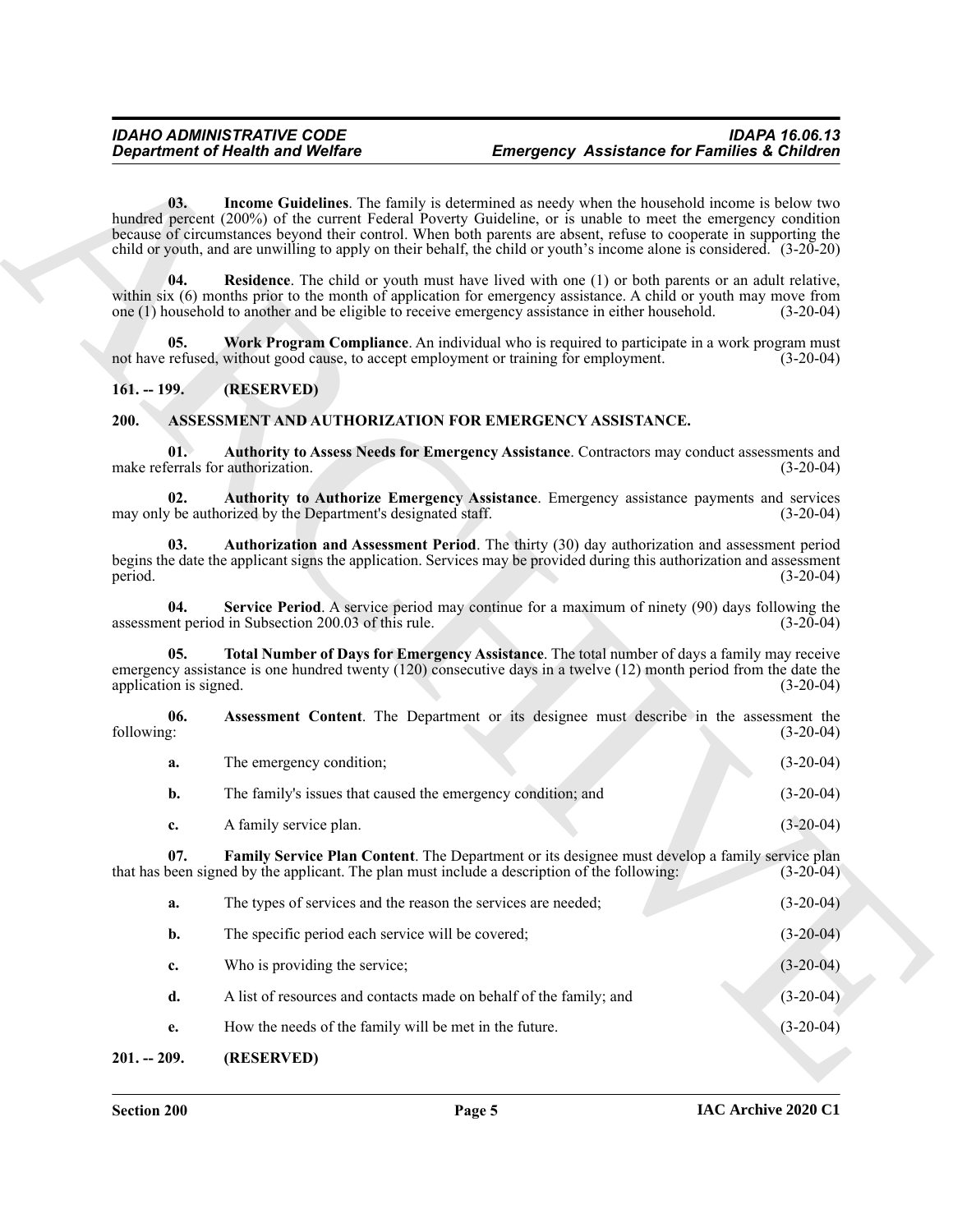#### <span id="page-5-7"></span><span id="page-5-0"></span>**210. DURATION FOR EMERGENCY ASSISTANCE.**

#### <span id="page-5-9"></span>**01. Subsequent Emergency Conditions**. (3-20-04)

#### <span id="page-5-8"></span><span id="page-5-1"></span>**211. -- 299. (RESERVED)**

#### <span id="page-5-13"></span><span id="page-5-11"></span><span id="page-5-10"></span><span id="page-5-2"></span>**300. EMERGENCY ASSISTANCE PAYMENTS.**

|                                                | <b>Department of Health and Welfare</b>                                                                    | <b>Emergency Assistance for Families &amp; Children</b>                                                                                                                                                                                        |             |
|------------------------------------------------|------------------------------------------------------------------------------------------------------------|------------------------------------------------------------------------------------------------------------------------------------------------------------------------------------------------------------------------------------------------|-------------|
| 210.                                           | DURATION FOR EMERGENCY ASSISTANCE.<br>not exceed a total of one hundred and twenty (120) consecutive days. | Emergency assistance may be provided to a family one $(1)$ time during a twelve $(12)$ month period counted from the<br>date the application is signed, unless the original application was denied or withdrawn. The emergency assistance can  | $(3-20-04)$ |
| 01.                                            | <b>Subsequent Emergency Conditions.</b>                                                                    |                                                                                                                                                                                                                                                | $(3-20-04)$ |
| a.                                             | authorized to cover additional services needed.                                                            | If more than one (1) emergency condition occurs within the thirty (30) day authorization<br>assessment period, all emergency conditions are considered to be the same emergency and additional funds may be                                    | $(3-20-04)$ |
| $\mathbf{b}$ .<br>payment of additional funds. |                                                                                                            | If a second emergency condition occurs after the thirty (30) day authorization assessment period, it<br>is considered a separate emergency condition and emergency assistance can not be used to provide services or                           | $(3-20-04)$ |
| 02.                                            | twelve $(12)$ months is used from the date the application is signed.                                      | <b>Out-of-Home Placement for Child</b> . If the Department places a child in out-of-home care and pays<br>for the placement with emergency assistance funds, the family's emergency assistance benefit for the following                       | $(3-20-04)$ |
| $211. - 299.$                                  | (RESERVED)                                                                                                 |                                                                                                                                                                                                                                                |             |
| 300.                                           | <b>EMERGENCY ASSISTANCE PAYMENTS.</b><br>extend beyond the one hundred twenty (120) day service period.    | Emergency assistance payments are short-term benefits for specific emergency conditions that are provided to assist a<br>family with an eligible child or youth. These payments are not intended to meet ongoing and recurrent needs that will | $(5-8-09)$  |
| 01.<br>to the emergency condition.             |                                                                                                            | Emergency Payments. Emergency payments will be made to purchase goods and services relating                                                                                                                                                    | $(3-20-04)$ |
| 02.                                            |                                                                                                            | Non-Allowable Payments. Emergency assistance funds may not be used to pay for the following:                                                                                                                                                   | $(3-20-04)$ |
| a.<br>eligible for Medicaid.                   |                                                                                                            | Medical services reimbursable by Medicaid regardless of whether the individual is receiving or                                                                                                                                                 | $(3-20-04)$ |
| b.                                             | transportation, and household goods that extend beyond the one hundred twenty (120) days.                  | Services provided to meet a family's on going basic needs including housing, food, clothing,                                                                                                                                                   | $(3-20-04)$ |
| c.                                             | Services available through other community resources.                                                      |                                                                                                                                                                                                                                                | $(3-20-04)$ |
| d.                                             | Child care that is not considered respite care.                                                            |                                                                                                                                                                                                                                                | $(3-20-04)$ |
| e.                                             | Medical or automobile insurance.                                                                           |                                                                                                                                                                                                                                                | $(3-20-04)$ |
| f.                                             | Down payment or purchases of vehicles or real property.                                                    |                                                                                                                                                                                                                                                | $(3-20-04)$ |
| 03.                                            | when available funding is insufficient.                                                                    | Funding Restrictions. The Department may take action to reduce emergency assistance payments                                                                                                                                                   | $(3-20-04)$ |
| $301. - 399.$                                  | (RESERVED)                                                                                                 |                                                                                                                                                                                                                                                |             |
| 400.                                           | <b>CHILD WELFARE SOCIAL SERVICES.</b>                                                                      |                                                                                                                                                                                                                                                |             |
| 01.<br>may be provided are:                    |                                                                                                            | Child Welfare Social Services. Designated staff may provide services to families with an<br>emergency condition as described in Subsections 100.02.a. and 100.02.b. of these rules. The types of services that                                 | $(3-20-04)$ |

#### <span id="page-5-12"></span><span id="page-5-3"></span>**301. -- 399. (RESERVED)**

#### <span id="page-5-6"></span><span id="page-5-5"></span><span id="page-5-4"></span>**400. CHILD WELFARE SOCIAL SERVICES.**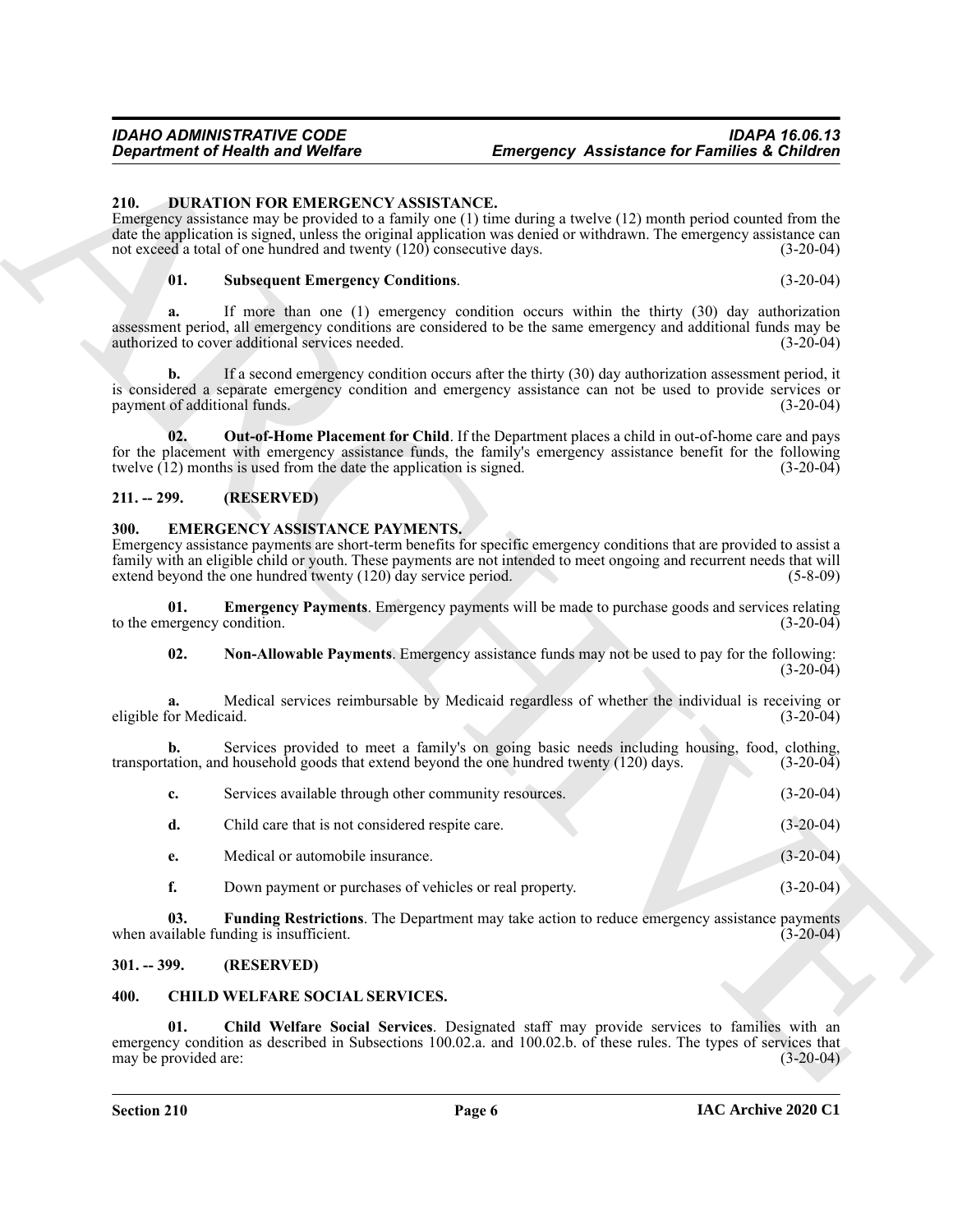|               | <b>Department of Health and Welfare</b>                                  | <b>Emergency Assistance for Families &amp; Children</b>                                                                                                                                                                |                                           |
|---------------|--------------------------------------------------------------------------|------------------------------------------------------------------------------------------------------------------------------------------------------------------------------------------------------------------------|-------------------------------------------|
| a.            | Information and referrals;                                               |                                                                                                                                                                                                                        | $(3-20-04)$                               |
| $b$ .         | Service coordination;                                                    |                                                                                                                                                                                                                        | $(3-20-04)$                               |
| c.            | Court-related activities;                                                |                                                                                                                                                                                                                        | $(3-20-04)$                               |
| d.            | Intensive in-home services;                                              |                                                                                                                                                                                                                        | $(3-20-04)$                               |
| e.            | Day treatment;                                                           |                                                                                                                                                                                                                        | $(3-20-04)$                               |
| f.            | Counseling;                                                              |                                                                                                                                                                                                                        | $(3-20-04)$                               |
| g.            | Companion services;                                                      |                                                                                                                                                                                                                        | $(3-20-04)$                               |
| h.            | Non-residential substance abuse treatment;                               |                                                                                                                                                                                                                        | $(3-20-04)$                               |
| i.            | Community-based assessments; and                                         |                                                                                                                                                                                                                        | $(3-20-04)$                               |
| j.            | Respite and shelter care.                                                |                                                                                                                                                                                                                        | $(3-20-04)$                               |
| 02.           | out-of-home placement for the child or to expedite family reunification. | Additional Services. Additional services may be purchased to meet the needs related to the<br>family's emergency condition as described in Subsections 100.02.a. and 100.02.b. of these rules, in order to avoid       | $(3-20-04)$                               |
| $401. - 409.$ | (RESERVED)                                                               |                                                                                                                                                                                                                        |                                           |
| 410.          |                                                                          | <b>CHILD WELFARE EMERGENCY ASSISTANCE PROGRAM ADMINISTRATION.</b>                                                                                                                                                      |                                           |
| 01.           | emergency conditions described in Section 100 of these rules.            | Assistance Program. Designated staff will engage in activities incidental and necessary for the<br>proper and efficient administration of the child welfare emergency assistance program relating to families who meet | $(3-20-04)$                               |
| 02.           | Administrative Duties. Administrative duties will include the following: |                                                                                                                                                                                                                        | $(3-20-04)$                               |
| a.            |                                                                          | Complete the eligibility process including receiving reports and referrals indicating emergency<br>conditions, taking applications, and any documentation necessary to administer the emergency assistance program.    | $(3-20-04)$                               |
| b.            | Complete risk assessments;                                               |                                                                                                                                                                                                                        | $(3-20-04)$                               |
|               |                                                                          |                                                                                                                                                                                                                        |                                           |
| c.            | Court-related activities as needed;                                      |                                                                                                                                                                                                                        | $(3-20-04)$                               |
| d.            |                                                                          | Develop family plans to help stabilize the family by authorizing needed services;                                                                                                                                      |                                           |
| e.            | emergency conditions of the family;                                      | Make payments, complete reporting and documentation required to provide services for the                                                                                                                               |                                           |
| f.            | Provide training to Department staff and service providers; and          |                                                                                                                                                                                                                        | $(3-20-04)$<br>$(3-20-04)$<br>$(3-20-04)$ |
| g.            | Provide other administrative activities as needed.                       |                                                                                                                                                                                                                        | $(3-20-04)$                               |

#### <span id="page-6-6"></span><span id="page-6-0"></span>**401. -- 409. (RESERVED)**

#### <span id="page-6-3"></span><span id="page-6-1"></span>**410. CHILD WELFARE EMERGENCY ASSISTANCE PROGRAM ADMINISTRATION.**

#### <span id="page-6-5"></span><span id="page-6-4"></span>**02. Administrative Duties**. Administrative duties will include the following: (3-20-04)

<span id="page-6-2"></span>

| b.            | Complete risk assessments;                                                                                                      | $(3-20-04)$ |
|---------------|---------------------------------------------------------------------------------------------------------------------------------|-------------|
| c.            | Court-related activities as needed;                                                                                             | $(3-20-04)$ |
| d.            | Develop family plans to help stabilize the family by authorizing needed services;                                               | $(3-20-04)$ |
| e.            | Make payments, complete reporting and documentation required to provide services for the<br>emergency conditions of the family; | $(3-20-04)$ |
| f.            | Provide training to Department staff and service providers; and                                                                 | $(3-20-04)$ |
| g.            | Provide other administrative activities as needed.                                                                              | $(3-20-04)$ |
| $411. - 999.$ | (RESERVED)                                                                                                                      |             |